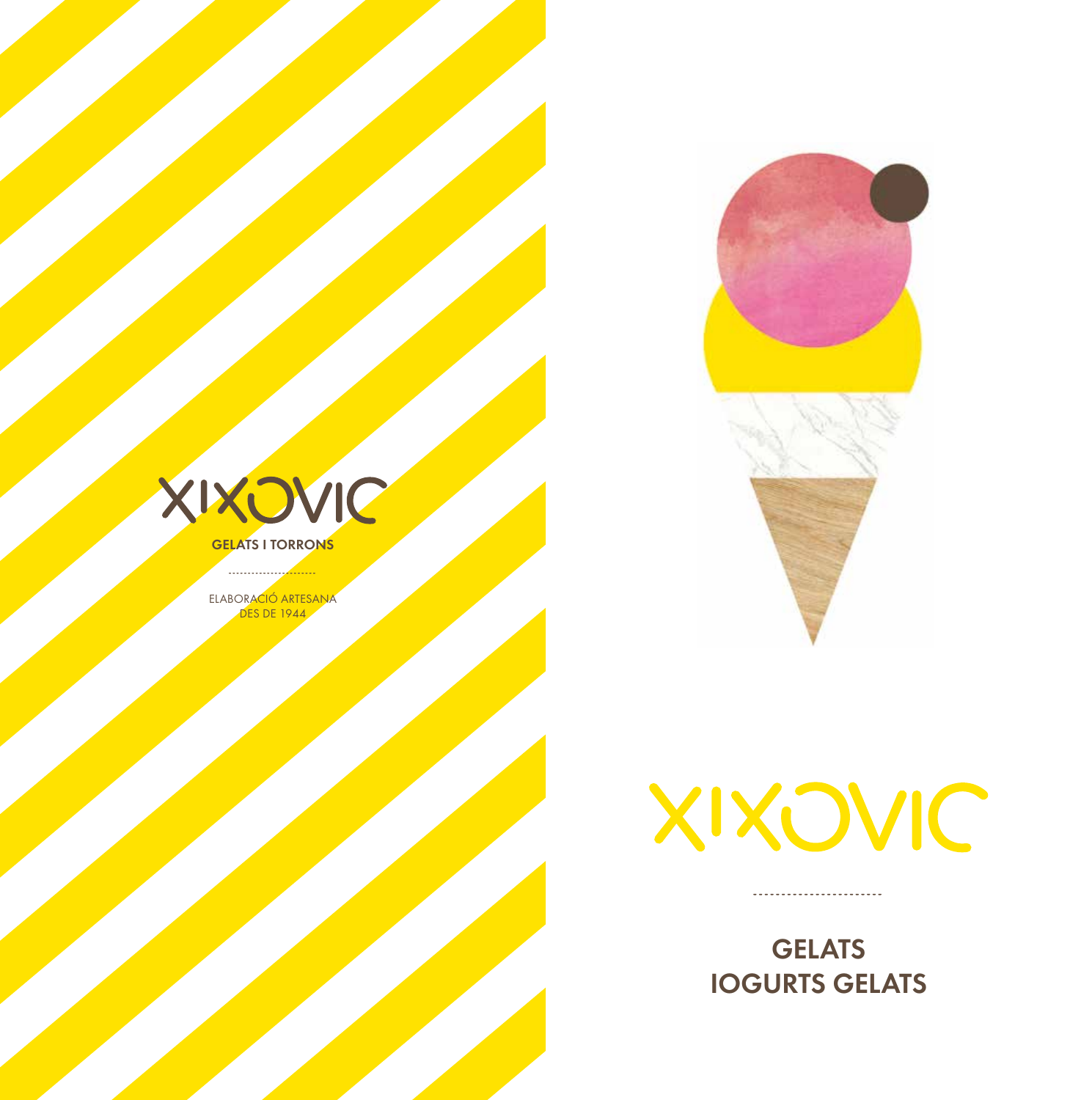# **CUCURUTXOS I TERRINES**



Vainilla Vainilla amb cookies Llimona Maduixa Xocolata Xocolata blanca Xocolata negra **Nata Stracciattella** Xixona Iogurt amb móra **Trufa** Gerd Sorbet de mojito Plàtan Coco Gingebre amb mango Avellana Dulce de Leche

Llet merengada Sorbet de mango Pa amb Nutella Cheesecake Formatge de cabra amb selva negra Sorbet de llimona Sorbet de mandarina Festuc Ratafia Bosch Caramel After- eight Cafè Sorbet de vainilla Mel i mató amb avellana caramel·litzada

**Només terrina:** Regalèssia

Acompanya el teu gelat amb un topping o salsa

## **GELATS DE PAL**

Maduixa Orxata Xocolata Llimona Taronja

Bombò de nata Bombò de vainilla Bombò ametllat

## **BARRES I TALLS**

| Vainilla                  | Llimona                  |
|---------------------------|--------------------------|
| Vainilla-xocolata         | <b>Bescuit</b>           |
| Vainilla-maduixa-llimona  | Cafè                     |
| Vainilla-maduixa-xocolata | Fruita                   |
| Nata                      | Crocant                  |
| Nata-xocolata             | Xixona                   |
| Nata-maduixa              | Nata amb torró de Xixona |
| Xocolata negra            |                          |

## **GELATS SENSE SUCRE**

Gelats de pal de xocolata Terrina de vainilla Terrina de xixona

#### **IOGURTS GELATS**

#### **TOPPINGS:**

Fideus de colors Xocolata blanca Xocolata negra Cookies Lacasitos Oreos Ametlla Núvols **Conguitos** Mikados **Catànies** Gominoles

**SALSES:**

Dulce de leche Maduixa Nutella Xocolata negra Caramel Mango

> **AMB SALSES I TOPPINGS MOLT VARIATS**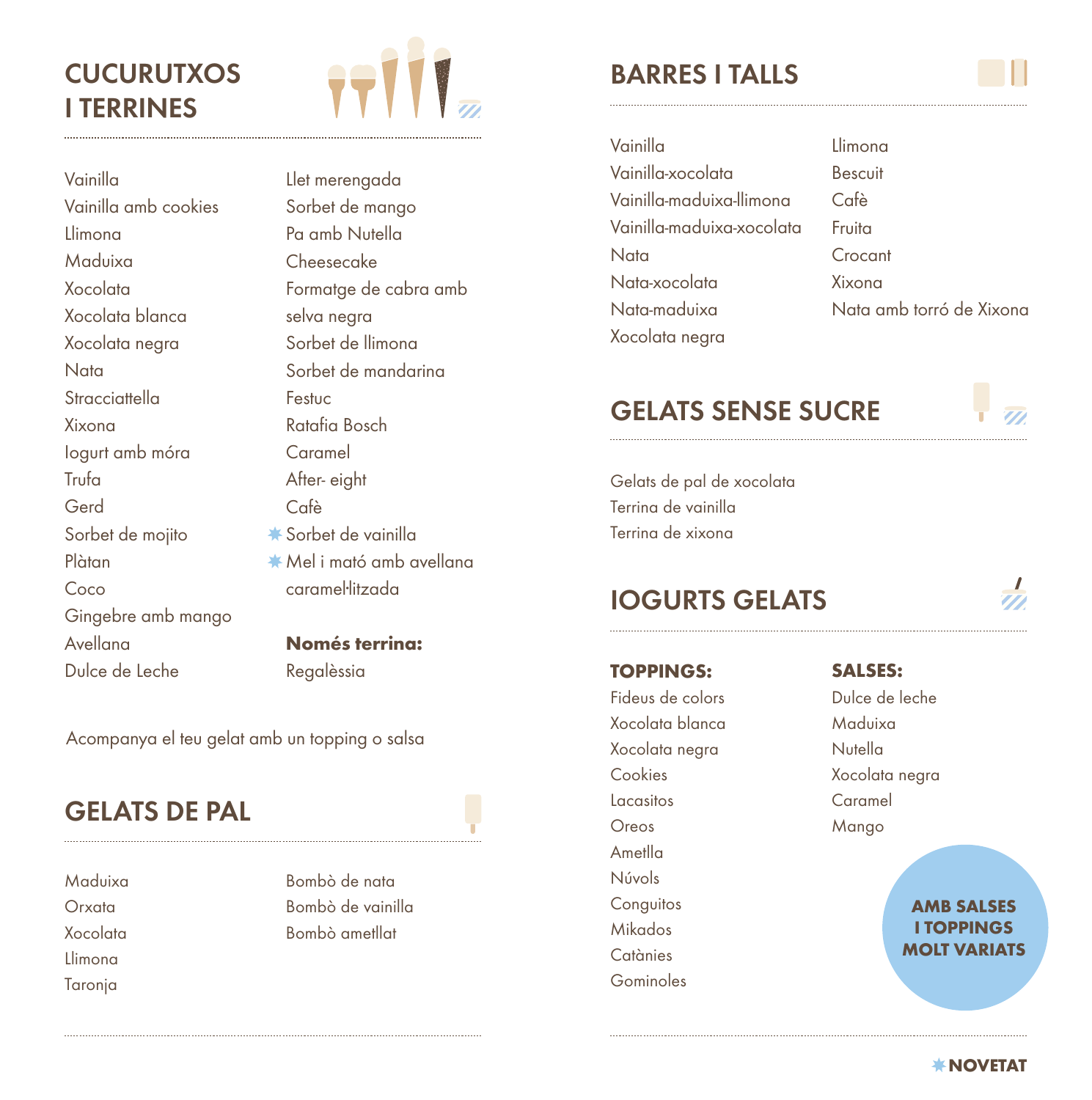



**GELATS I TORRONS** 

ELABORACIÓ ARTESANA **DES DE 1944** 



**BEGUDES** 

-----------------------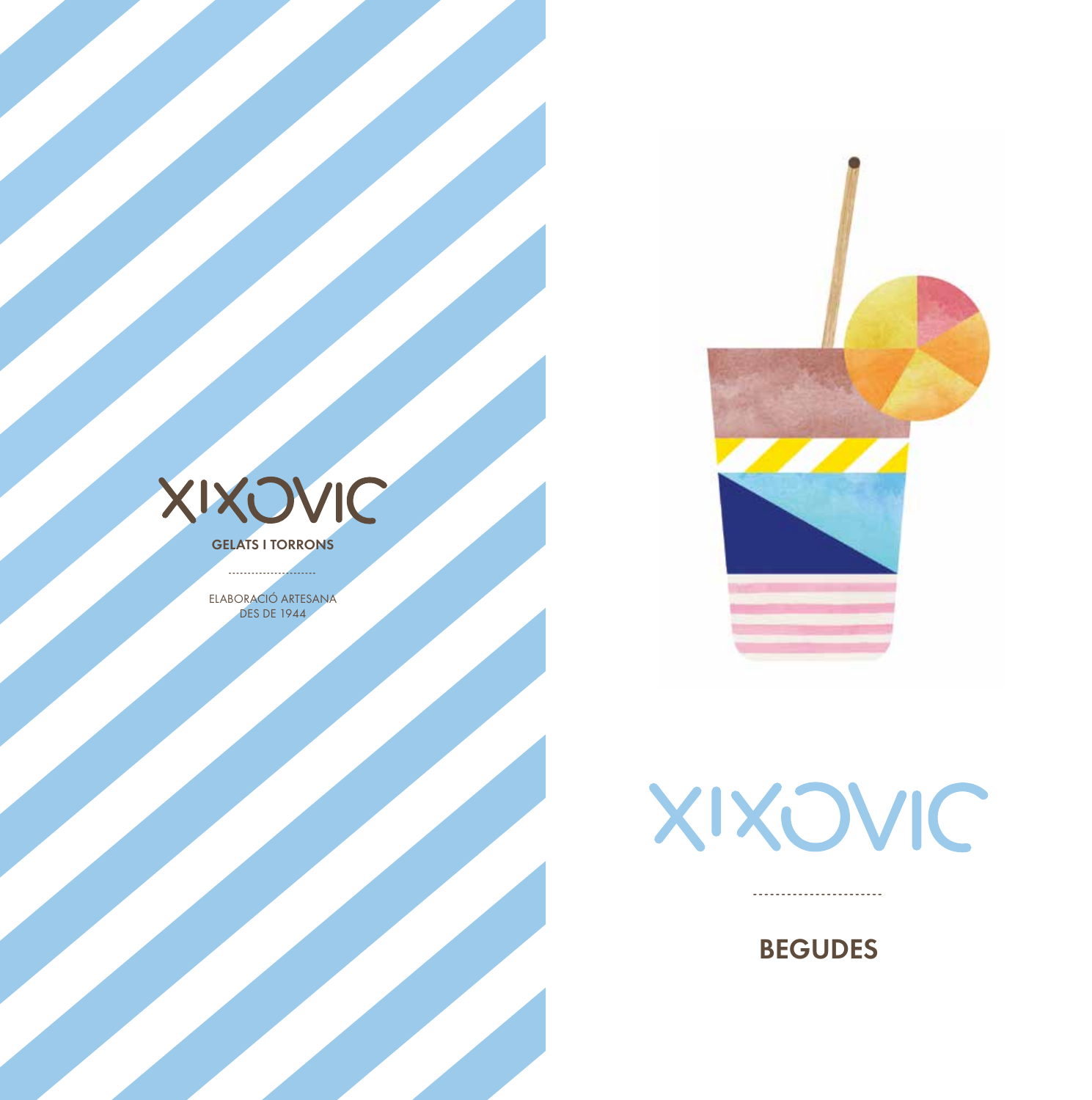Granissat de llimona Granissat de taronja Granissat de maduixa Granissat de menta Granissat de cafè Granissat de mango

**GRANISSATS ALTRES BEGUDES**

LLet amb canyella **Cubans** Aigua

Orxata de xufla Orxata sense sucre

## **BATUTS**

**Batuts** Batuts amb nata

> **DEMANA 1L DE LA BEGUDA QUE MÉS T'AGRADA PER EMPORTAR A CASA**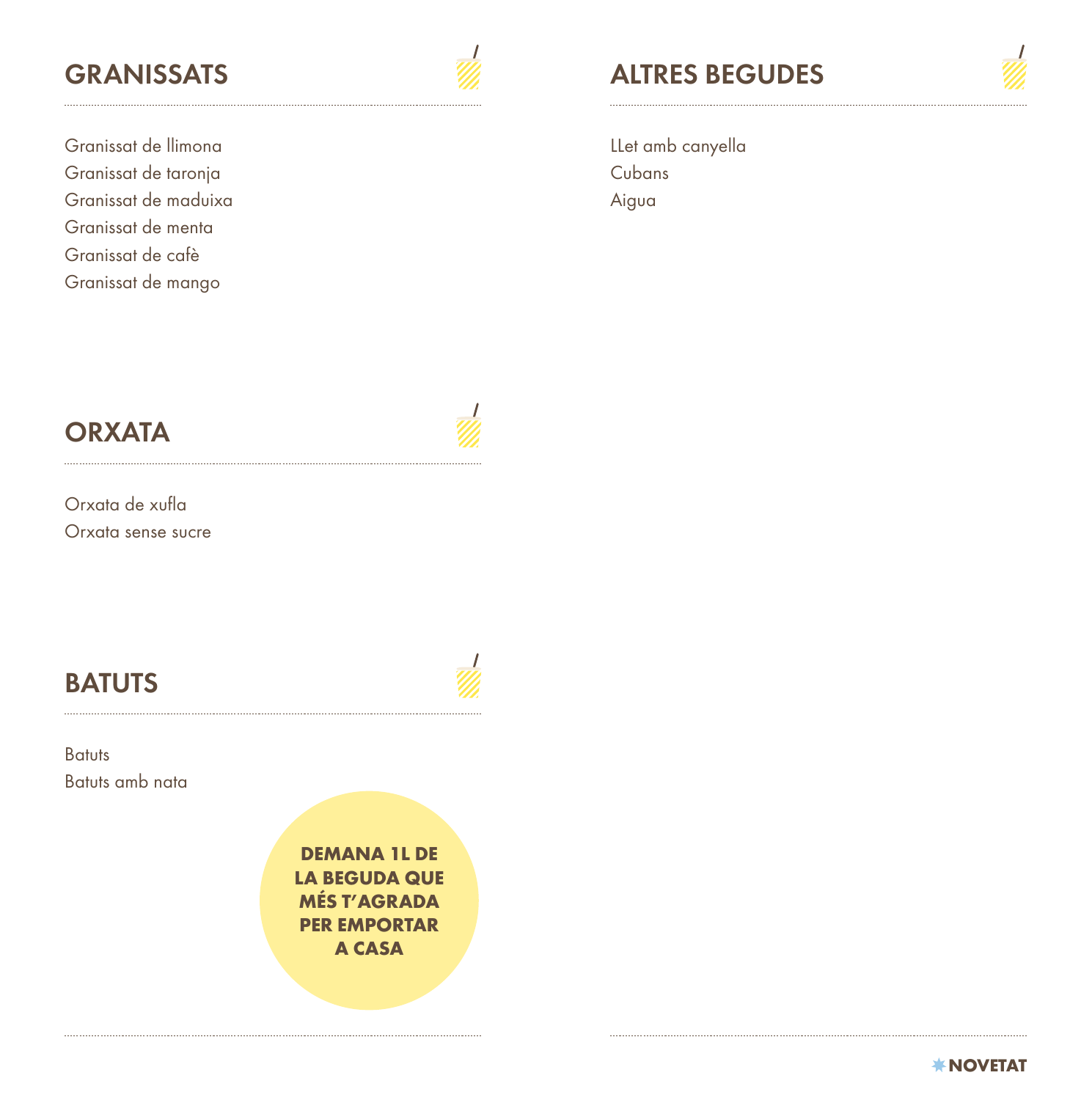# **CUCURUCHOS Y TARRINAS**



Vainilla Vainilla con cookies Limón Fresa Chocolate Chocolate blanco Chocolate negro **Nata Stracciattella** Jijona Yogur con mora Trufa Frambuesa Sorbete de mojito Plátano Coco Gengibre con mango Avellana Dulce de Leche

Leche merengada Sorbete de mango Pan con Nutella Cheesecake Queso de cabra con selva negra Sorbete de limón Sorbete de mandarina Pistacho Ratafia Bosch Caramelo After- eight Café \* Sorbete de vainilla **\*** Requesón con miel y avellanes caramelizadas **Sólo tarrina:**

Regaliz

Acompaña tu helado con un topping o salsa

## **HELADOS DE PALO**

Fresa Horchata Chocolate Limón Naranja

Bombón de nata Bombón de vainilla Bombón almendrado

## **BARRAS Y CORTES**

Vainilla Vainilla-chocolate Vainilla-fresa-limón Vainilla-fresa-chocolate Nata Nata-chocolate Nata-fresa Chocolate negro Limón Bescuit Café Fruta **Crocanti** Jijona Nata y turrón de jijona

# **HELADOS SIN AZÚCAR**



Polo de chocolate Tarrina de vainilla Tarrina de Jijona

#### **YOGURES HELADOS**

**TOPPINGS:**

Fideos de colores Chocolate blanco Chocolate negro **Cookies** Lacasitos Oreos Almendra Nubes **Conguitos** Mikados **Catánias** Gominolas **SALSAS:**

Dulce de leche Fresa Nutella Chocolate negro Caramelo Mango

> **CON SALSAS Y TOPPINGS MUY VARIADOS**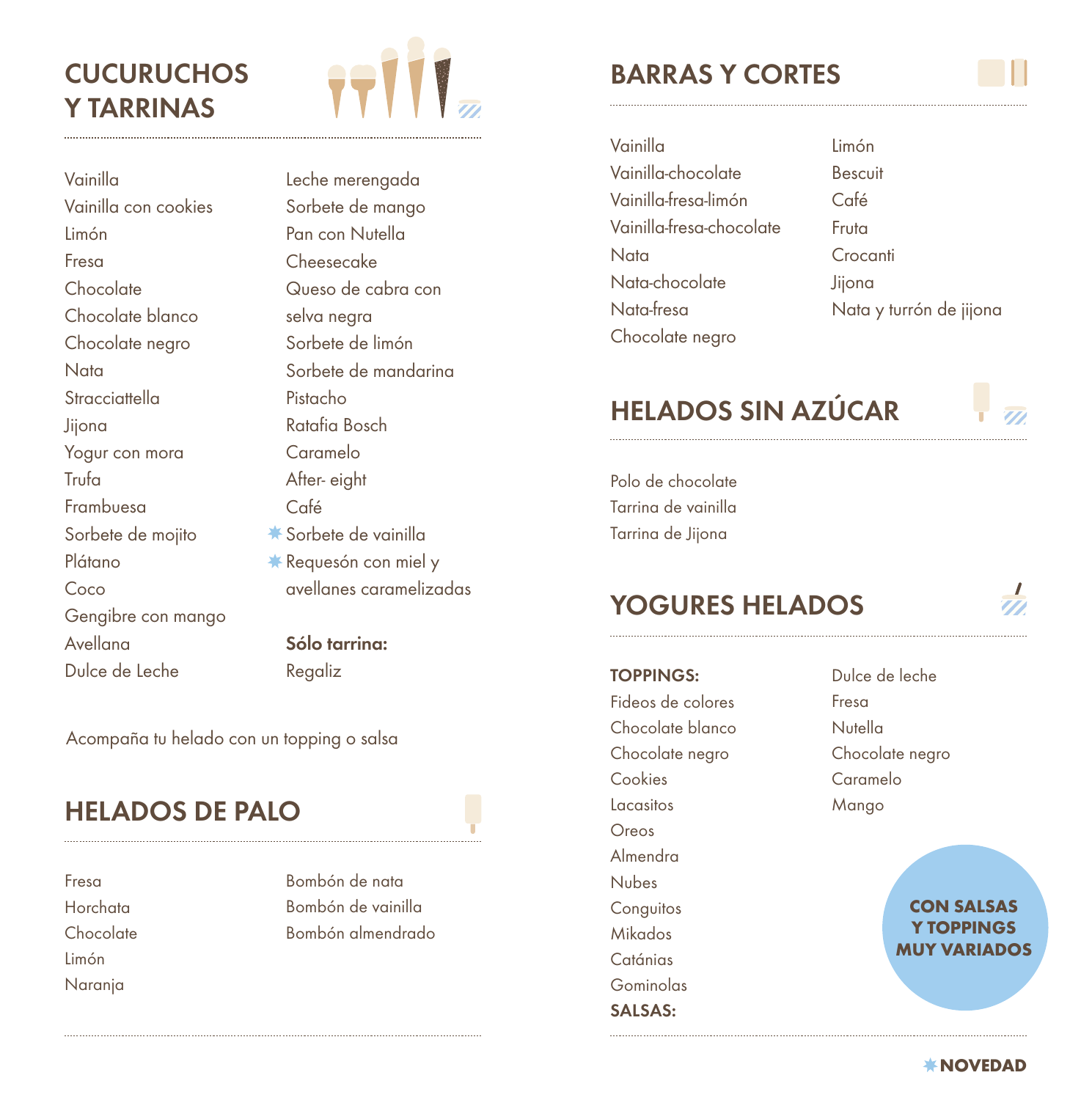Granizado de limón Granizado de naranja Granizado de fresa Granizado de menta Granizado de café Granizado de mango

# **GRANIZADOS OTRAS BEBIDAS**

Leche con canela **Cubanos** Agua

Horchata de chufa Horchata sin azúcar

# **BATIDOS**

Batidos Batidos con nata montada

> **PIDE 1L DE LA BEBIDA QUE MÁS TE GUSTE PARA LLEVAR A CASA**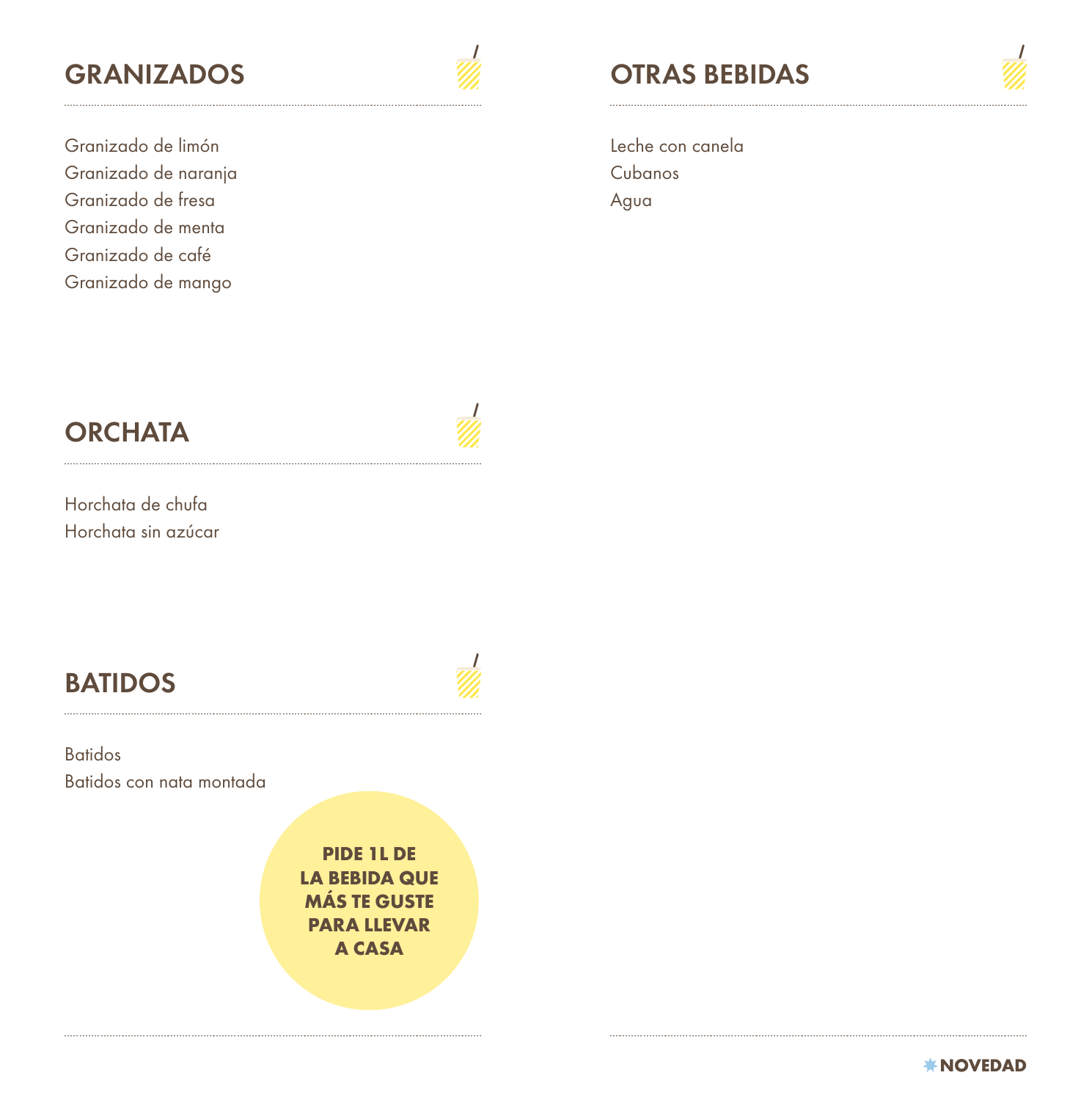## **GLACES**



Vanille Vanille et cookies **Citron** Fraise Chocolat Chocolat blanche Chocolat noir Crème fraiche **Stracciattella** Nougat Yaourt et mûre Truffe Framboise Sorbet au mojito Banana Coco Gengibre et mango **Noisette** Dulce de Leche

Lait avec citron, canelle et sucre Sorbet au mangue Pain et Nutella Cheesecake Fromage de chèvre avec fôret noire Sorbet au citron Sorbet à la mandarine Pistache Ratafia Bosch Caramel After- eight Café Sorbet à la vanille Lait caillé avec du miel et noisette caramélisée **Terrine seulement:**

Réglisse Accompagnez votre crème glacé avec une garniture

#### ou une sauce

#### **POLOS**

Fraise Orxata Chocolat **Citron** Orange

Bombon à la crème fraiche Bombon à la vanille Bombon à la vanille et amande

### **BLOGS GLACES ET TRANCHES**

| Vanille                 | Citron                  |
|-------------------------|-------------------------|
| Vanille-chocolat        | <b>Bescuit</b>          |
| Vanille-fraise-citron   | Café                    |
| Vanille-fraise-chocolat | Tutti-Frutti            |
| Crème fraiche           | Crocant                 |
| Crème fraiche-chocolat  | Nougat                  |
| Crème fraiche-fraise    | Crème fraiche et nougat |
| Chocolat noir           |                         |

### **GLACES SANS SUCRE**

Pôle au chocolat Tarrine à la vanille Tarrine au nougat

## **YAOURTS GLACÉS**

**TOPPINGS:**

Chocolat arc-en-ciel Chocolat blanche Chocolat noir Cookies M&M's Oreos Amande Arachide chocolaté Mikados **Catànies** Pâte du fruit

#### **SAUCES:**

Dulce de leche Fraise Nutella Chocolat noir Caramel Mangue

> **VARIETÉ DE SAUCES ET TOPPINGS**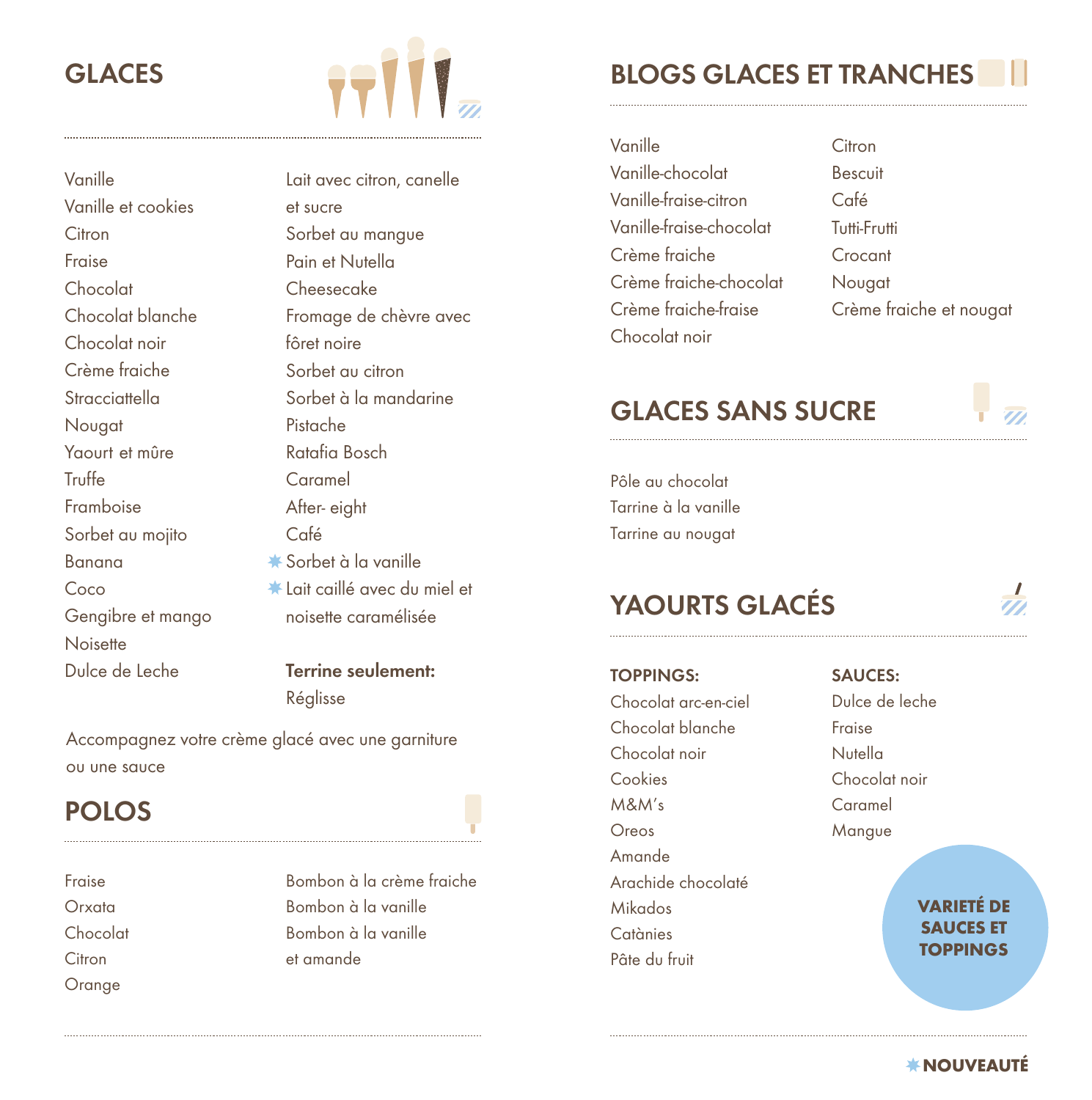Granité au citron Granité à l'orange Granité à la fraise Granité à la menthe Granité au café Granité au mangue

# **GRANITÉ AUTRES BOISSONS**

Lait aromatisé Cubain De l'Eau

Horchata sucrée Horchata sans sucre

## **BATTU**

Battu Battu et crème fraiche

> **PRENDS 1L DE BOISSON POUR EMPORTER CHEZ TOI**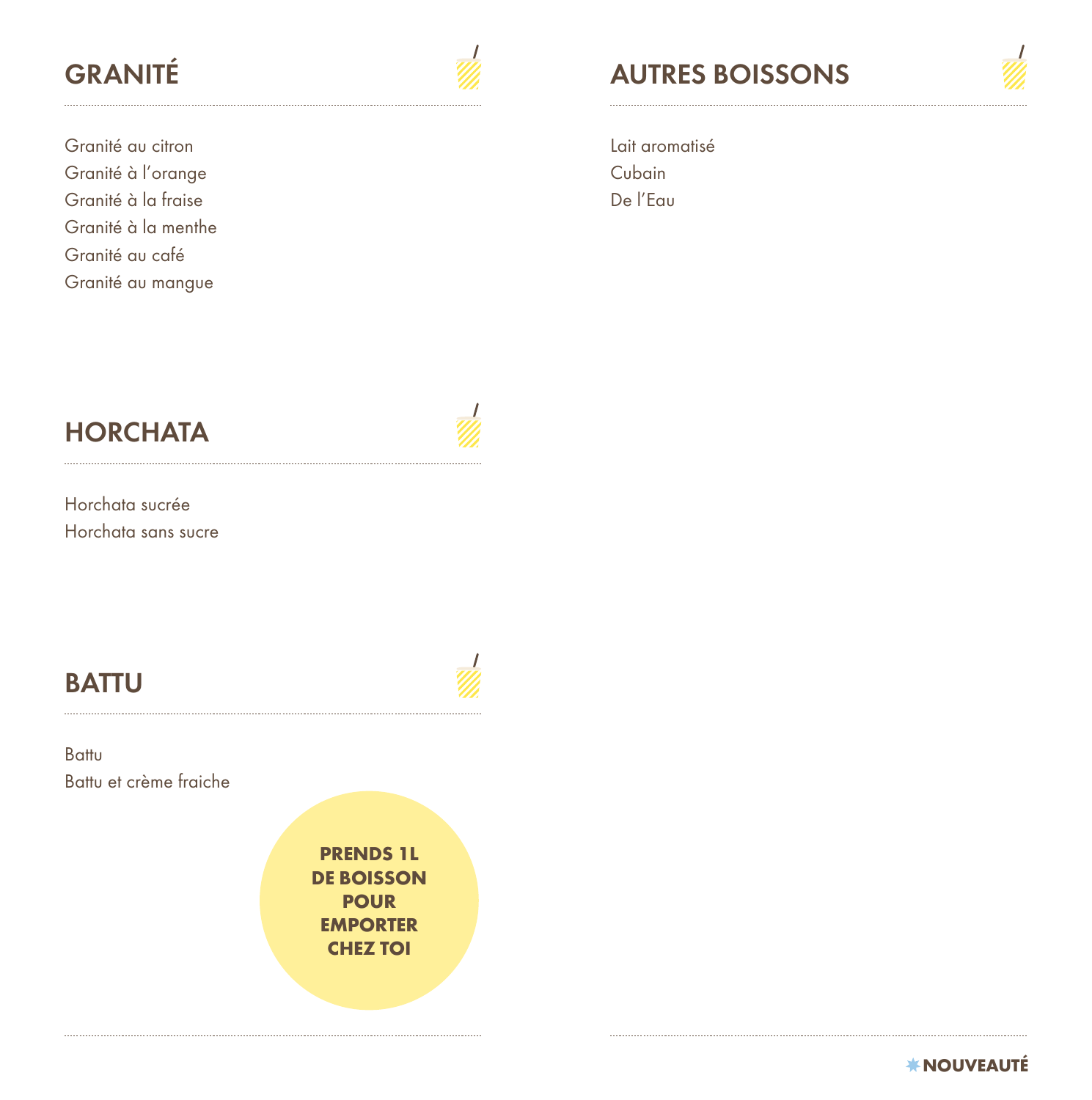# **CONES AND CUPS**



Vanilla Vanilla with cookies Lemon **Strawberry Chocolate** White chocolate Dark chocolate Cream Cream with chocolate chips Xixona Yogurt with blackberry Chocolate with choco chips Raspberry Mojito sorbet Banana **Coconut** Ginger and mango **Hazelnut** Dulce de Leche

Milk merengada Mango sorbet Bread with Nutella Cheesecake Goat cheese with Black forest jam Lemon sorbet Tangerine sorbet Pistachio Ratafia Bosch Caramel After- eight Coffee Vanilla sorbet Mató and honey with caramelized hazelnuts

#### **Only cups:**

**Licorice** 

Your ice cream with a topping or sauce

## **POPSICLES**

**Strawberry** Orxata Chocolate Lemon Orange

Cream stick Vanilla ice cream stick Almond ice cream stick

## **BARS AND CUTS**

| Vanilla               | Lemon             |
|-----------------------|-------------------|
| Vanilla-Chocolate     | Biscuit           |
| Van-Straw-Chocolate   | Coffee            |
| Van-Straw-Lemon       | Fruit             |
| Cream                 | Crocant           |
| Chocolate with cream  | Xixona            |
| Strawberry with cream | Cream with Xixona |
| Dark chocolate        |                   |

## **ICE-CREAM WITH OUT SUGAR**

Chocolate popsicle Vanilla cup Xixona cup

#### **SOFT YOGURT**

#### **TOPPINGS:**

Gimmies White chocolate Dark chocolate Cookies M&M's Oreos Almonds Marshmellow Chocolate cover peanuts Mikados **Catanias** Gummy bears

#### **SAUCES:** Dulce de leche

**Strawberry** Nutella Dark chocolate Caramel Mango

> **NATURAL MILKSHAKES**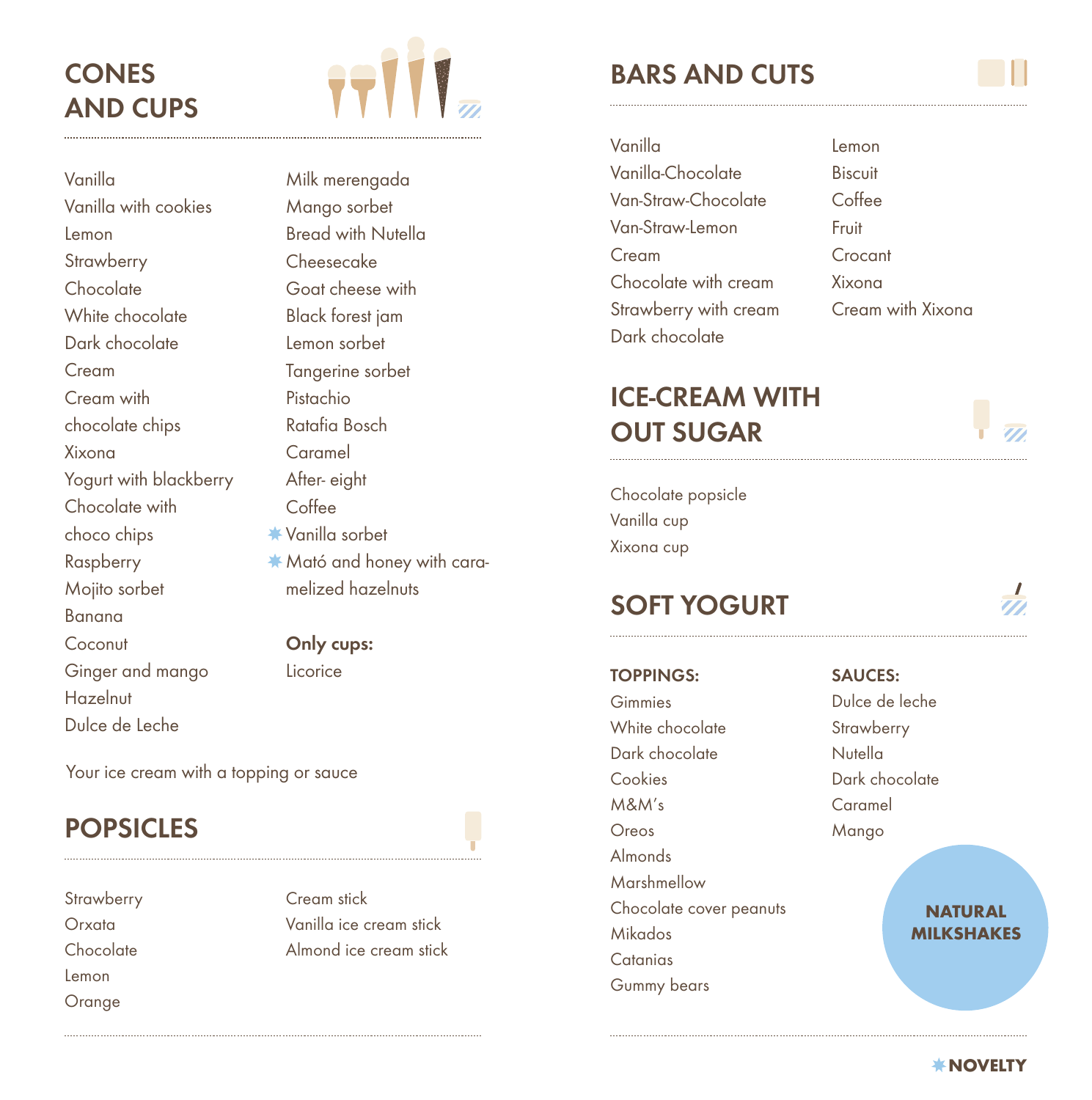

Iced lemon Iced orange Iced tea Iced strawberry Iced mint Iced coffee Iced mango

# **ICED** *CED* **OTHER DRINKS**

Cinnamon milk Orxata with ice-cream **Water** 

**Orxata** Orxata without sugar

# **MILKSHAKE**



Milkshake Milkshake with whipped cream

> **TAKE 1L OF YOUR DRINK AT HOME**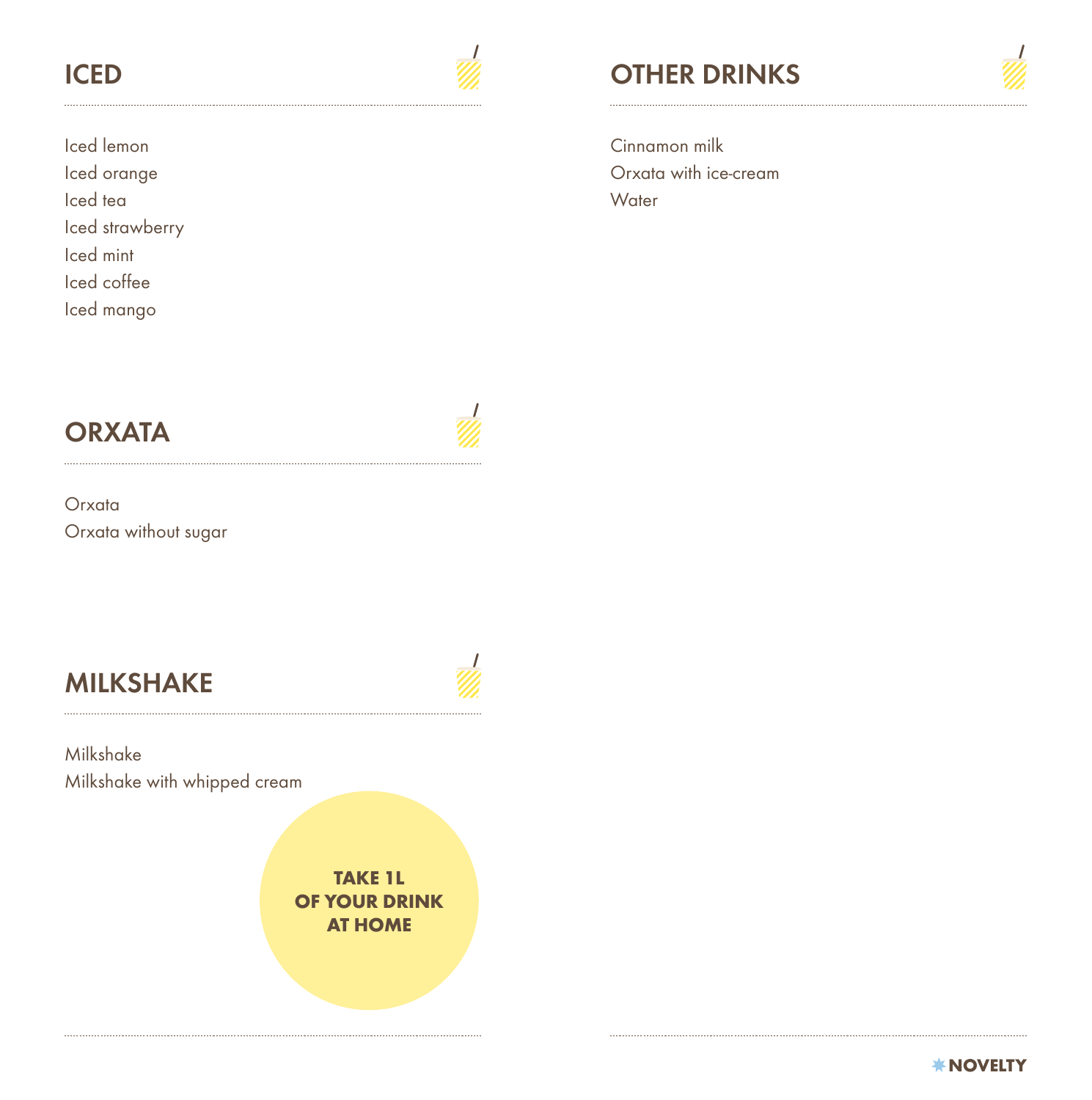# **EIS SORTEN**



Vanille Vanille mit cookies **Zitrone** Erdbeere Schokolade Weiße schokolade Zartbitter-shokolade Sahne Sahne mit schokolade Xixona (Mandeln) Joghurt mit brombeeren **Trüffel** Himbeere Mojitosorbet Banane Kokosnuss Ginger mit mango Haselnuss Dulce de Leche

Vanillemilcheis mit zimt und zitrone Mangosorbet **Nutellabroteis** Cheesecake Ziegenk se mit schwarzwald Zitronensorbet Mandarinensorbet Pistazie Ratafia (Kräuterlikör) Karamell After- eight Kaffee Vanille sorbet Mató frischkäse mit honig und karamelisierte haselnüsse

**Nur terrinen:** Lakritze

Begleiten Sie Ihr Eis mit Topping oder Sauce

#### **WASSER EIS**

Erdbeere Orxata Schokolade **Zitrone** Orange

Sahne Vanille Mandel

## **EIS BAR UND CUTS**

Vainille Vanille und schokolade Vanille, erdbeere und zitrone Vanille, erdbeere und schokolade Sahne Sahne und schokolade Sahne und erdbeere Zartbitterschokolade

**Zitrone** Biscuit Kaffee Kandierte früchte Krokant Xixona (Mandeln) Sahne mit torró de Xixona

#### **EIS OHNE ZUCKER**

Eis am stiel mit schokoladenglasur Vanille im Becher Xixona (Madeln) und sahne im becher

#### **JOGHURT EIS**

#### **BELAG:**

Bunte Nudeln Weiße Schokolade Zartbitter Schokolade Cookies Lacasitos (Smarties) Oreo Mandeln Marshmallow Conguitos (Erdnuss M&M's) Mikado Catànies (Mandelschokopraline) Gummibärchen

#### **SAUCEN:**

Dulce de leche Erdbeerensauce **Nutella** Scokolodensauce Karamell Mango

> **MIT SEHR ABWECHSLUNGS-REICHEN SAUCEN UND TOPPINGS**